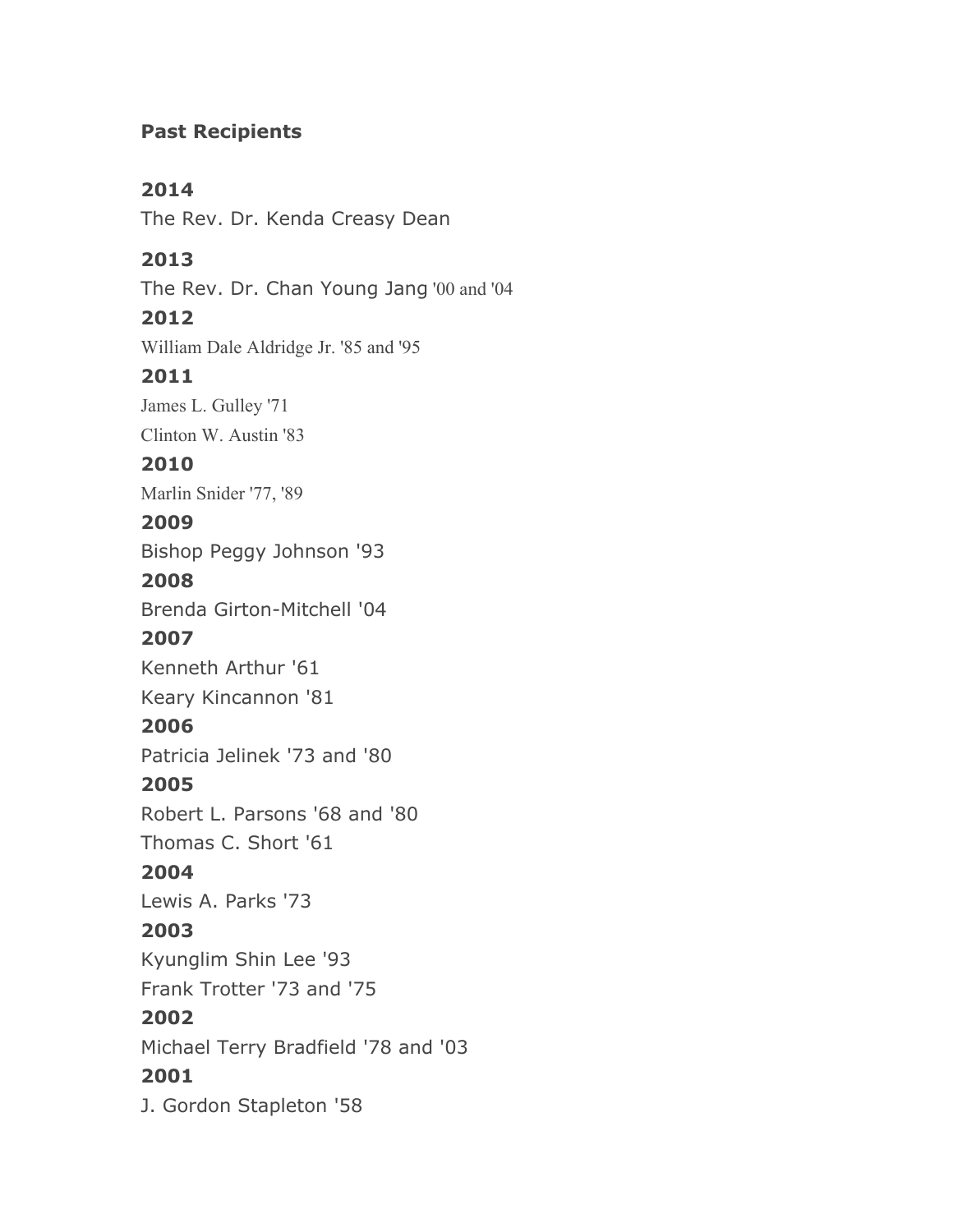# **2000**

W. McCarl Roberts '57 Larry O. Tingle '68 and '84 **1999** William C. Logan '64 and '69 **1998** Mary E. Kraus '80 Leonard F. Sjogren '76 **1997** Walter Shropshire, Jr. '90 Charles A. Parker '91 **1996** Jonathan E. Baker '75 and '79 Bishop Marcus Mathews '74 Carol Cosens Yocum '75 **1995** Aimee W. Twigg '76 Edward H. Wright '53 Elizabeth A.S. Wright '85 **1994** Terrie Rae Chattin '80 and '90 Joo H. Kang '82 **1992** Bishop Kenneth L. Carder '65 E. Allen Stewart '77 Man-King Tso '71 1991 Bishop Warner Brown '74 Bishop Arthur F. Kulah '78 Ted and Shirley DeWolf '74

#### **1990**

David A. Balcom '59 Bishop Sundo Kim '70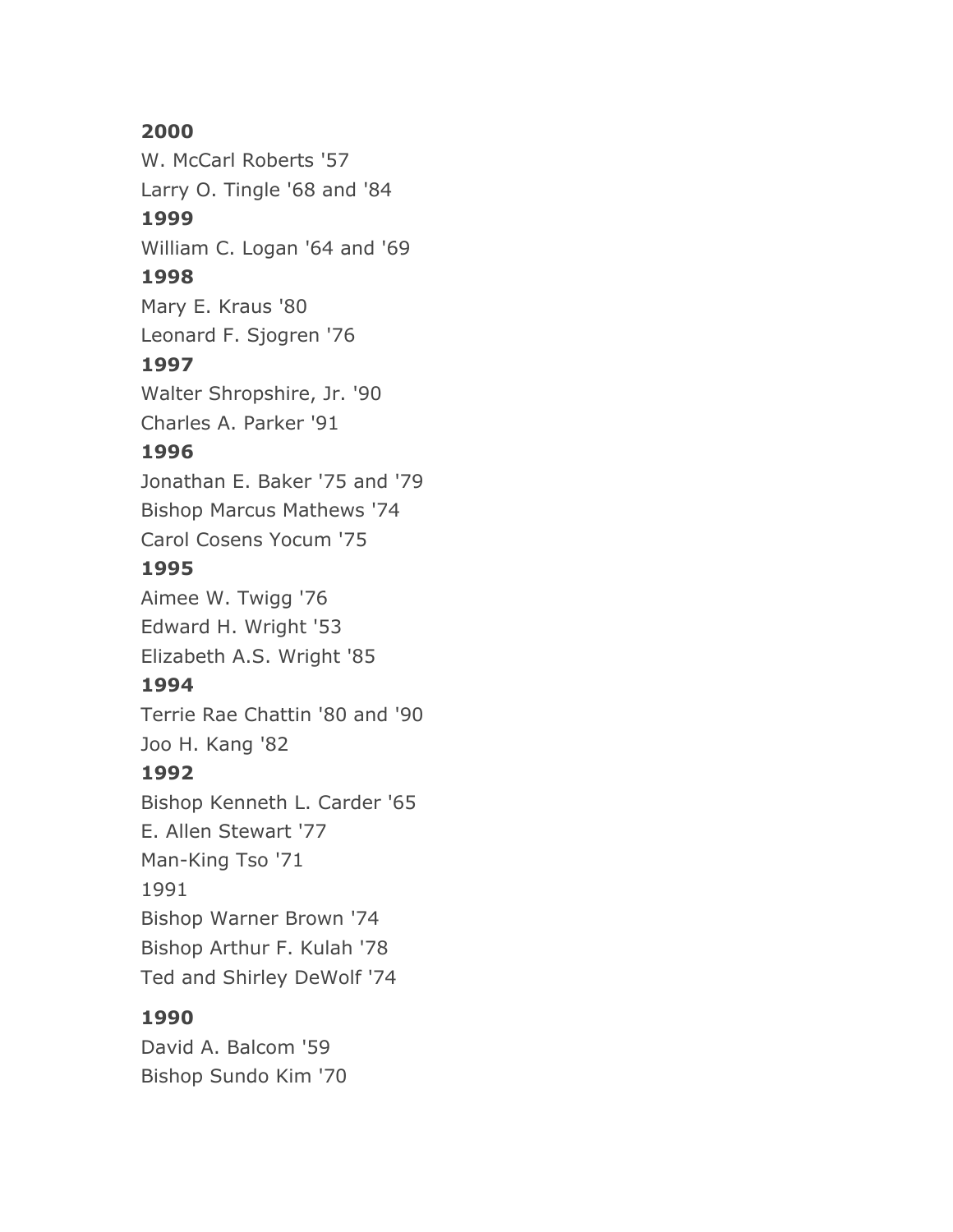#### **1989**

Bishop Susan M. Morrison '79 Lovett H. Weems '72 **1988** Catherine A. Kapikian '79

Donald S. Stanton '56

#### **1987**

Robin M.L. Maas '78 Bishop Jose Gamboa, Jr. '64

#### **1986**

Roland Kirchner '51

Mary Alice Love '75

#### **1985**

Phyllis Tyler-Wayman '71 Bishop Cecil Bishop '60

#### **Pre-1985**

Howard T. Brinton '44 Douglass R. Chandler '29 John H. Dawson '41 J. Leas Green '19 Nathaniel M. Harrison '18 Paul E. Holdcraft '24 Montgomery J. Shroyer '15 Bishop James H. Straughn '01 Paul F. Warner '21 William F. Wright '12 Yoshio Ito '29 James M. McIntosh '43 Frank L. Shaffer '29 Theodore E. Landis '36 Harold M. MacAdow '29 Frank W. Stephenson '13 J. Harry Haines '49 Norman M. Parr '41